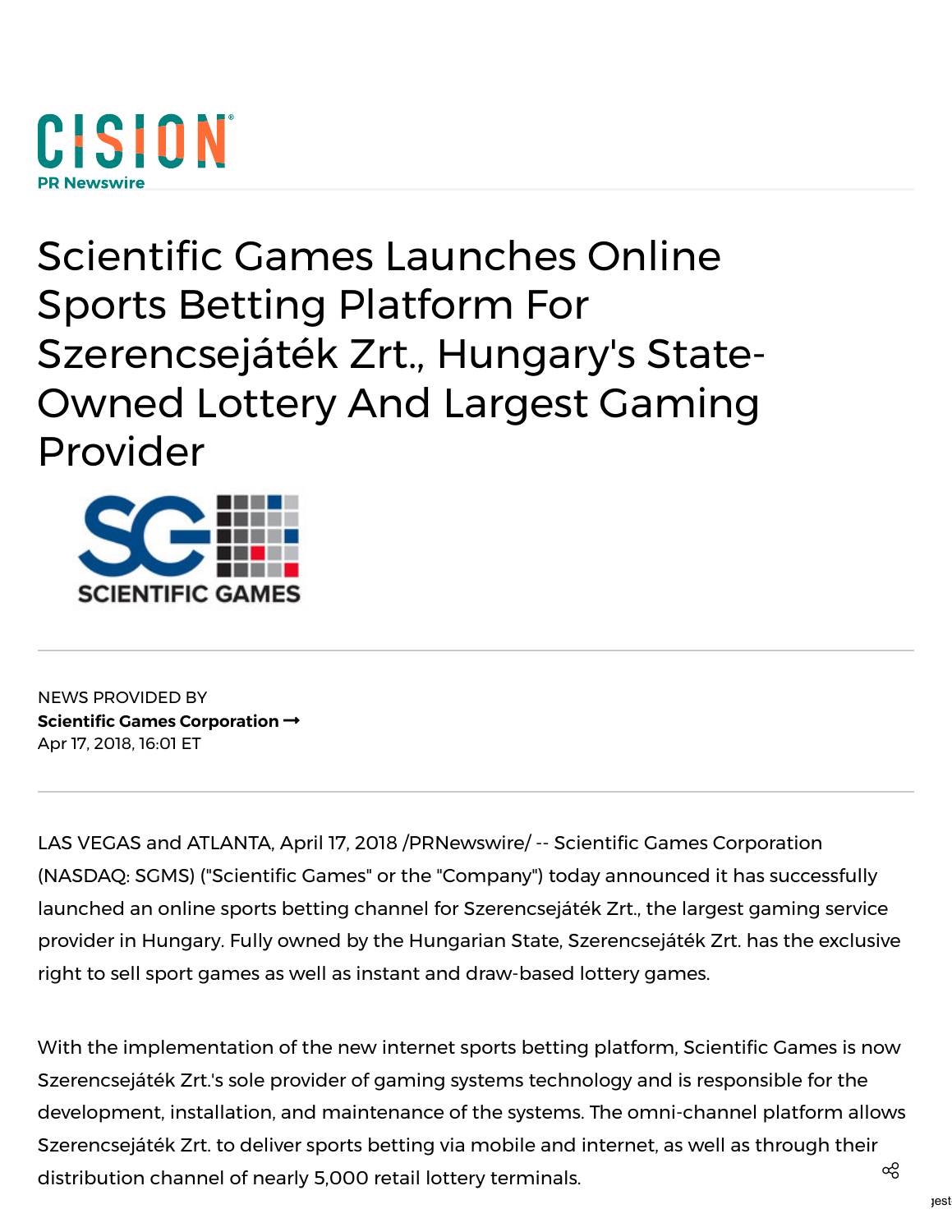"Since migrating our online sports betting platform to a Scientific Games solution, we now have one company providing advanced gaming technology that supports our entire gaming portfolio," said David Csillag, CIO for Szerencsejáték Zrt. "The new technology accelerates the implementation of our IT strategy, drives efficient operations and lower maintenance costs, and creates a seamless gaming experience for our players."

Scientific Games, initially through a legacy company, has provided sports betting, gaming system technology, lottery retailer terminals and instant games solutions to Szerencsejáték Zrt. since 1997. In 2015, Scientific Games launched its AEGIS® open software system in Hungary.

"We are now supporting Szerencsejáték Zrt. in a multi-channel gaming environment," said Pat McHugh, Senior Vice President, Global Lottery Systems for Scientific Games, "Our ability to seamlessly integrate end-to-end solutions for all products in their portfolio is core to our strategy of providing significant value to our lottery customers. Since migrating to Scientific Games' latest platforms, Szerencsejáték has successfully executed on their business plan, and has become one of the fastest growing lotteries in Europe, achieving double digit growth yearover-year. Our advanced technology helps Szerencsejáték Zrt. implement its new strategy and become a very innovative gaming company."

The leading lottery systems technology provider in Europe and the fast-growing lottery systems provider in North America, Scientific Games supplies games, technology and services to more than 150 lotteries globally.

All ® notices signify marks registered in the United States. © 2018 Scientific Games Corporation. All Rights Reserved.

## **About Scientific Games**

Scientific Games Corporation (NASDAQ: [SGMS](http://studio-5.financialcontent.com/prnews?Page=Quote&Ticker=SGMS)) is a world leader in gaming entertainment offering the industry's broadest and most integrated portfolio of game content, advanced systems, cutting-edge platforms and professional services. The company is #1 in technologybased gaming systems, digital real-money gaming and sports betting platforms, casino table games and utility products and lottery instant games, and a leading provider of games, systems and services for casino, lottery and social gaming. Committed to responsible gaming, Scientific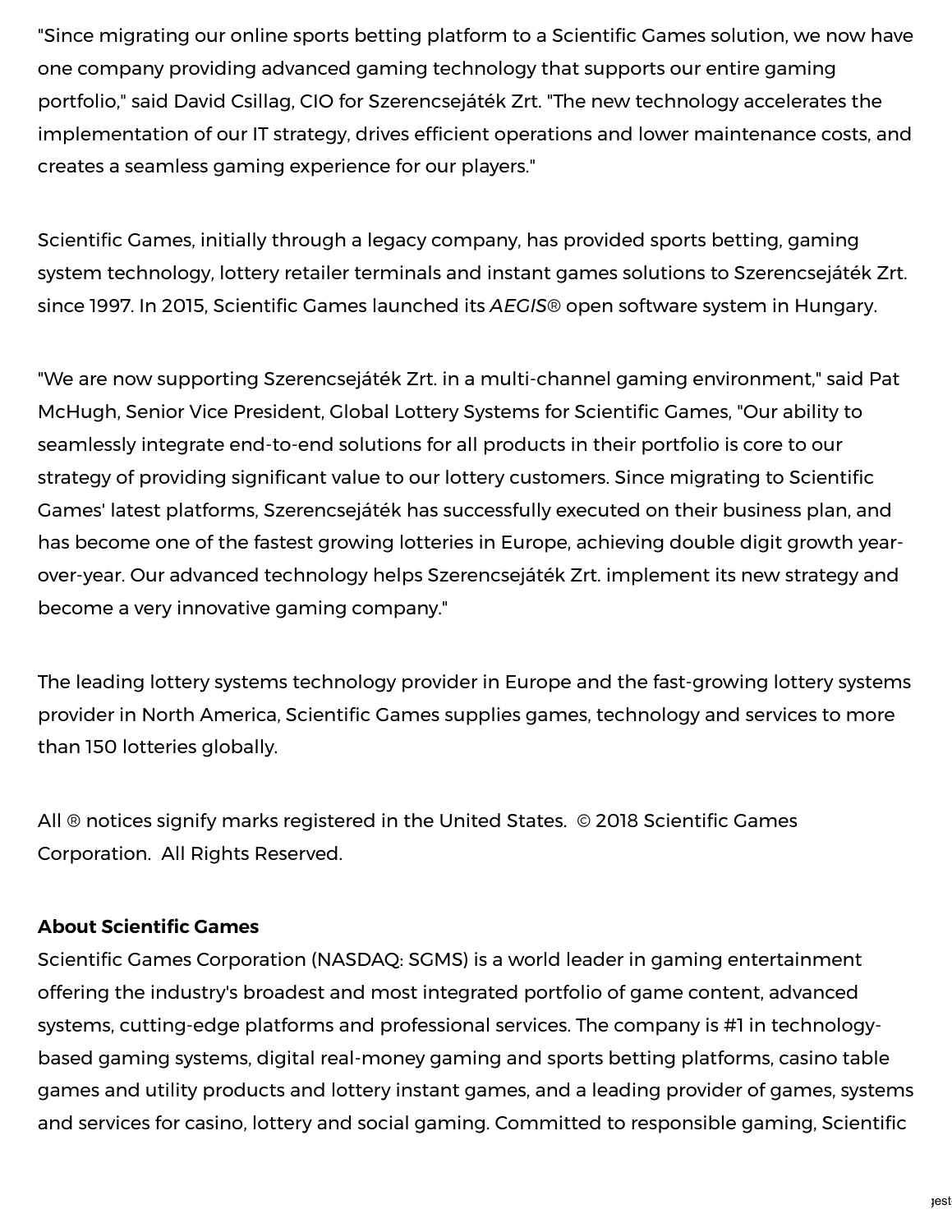Games delivers what customers and players value most: trusted security, engaging entertainment content, operating efficiencies and innovative technology. For more information, please visit www.scientificgames.com

### Company Contacts

Lottery Communications: Therese Minella (770) 825-4219

Investor Relations: Michael Quartieri (702) 532-7658

Corporate Communications: Susan Cartwright (702) 532-7981

### Forward-Looking Statements

In this press release, Scientific Games makes "forward-looking statements" within the meaning of the U.S. Private Securities Litigation Reform Act of 1995. Forward-looking statements can be identified by words such as "will," "may," and "should." These statements are based upon management's current expectations, assumptions and estimates and are not guarantees of timing, future results or performance. Therefore, you should not rely on any of these forwardlooking statements as predictions of future events. Actual results may differ materially from those contemplated in these statements due to a variety of risks and uncertainties and other factors, including those factors described in our filings with the SEC, including the Company's current reports on Form 8-K, quarterly reports on Form 10-Q and its latest annual report on Form 10-K filed with the SEC on March 1, 2018 (including under the headings "Forward Looking Statements" and "Risk Factors"). Forward-looking statements speak only as of the date they are made and, except for Scientific Games' ongoing obligations under the U.S. federal securities laws, Scientific Games undertakes no obligation to publicly update any forward-looking statements whether as a result of new information, future events or otherwise.

SOURCE Scientific Games Corporation

Related Links